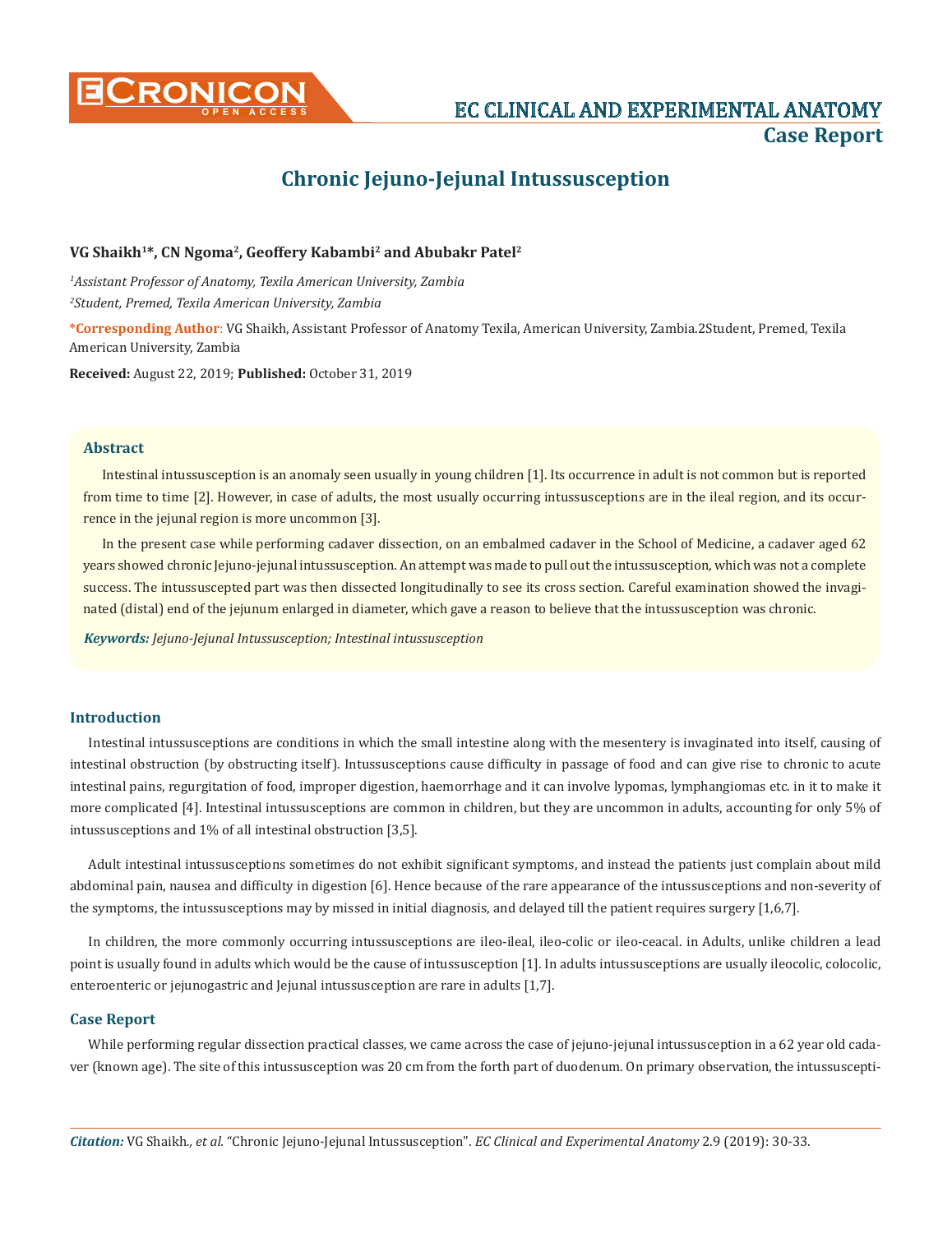## **Chronic Jejuno-Jejunal Intussusception**

on looked very long. Upon measuring, the length of the intussusception was found to be 17 cm. Further the invaginated part of the jejunum had large diameter (5.8 cm). Form these observations it was concluded that the intussusception was chronic.

After palpation it felt like the intussusception can be pulled out, hence an attempt was made to pull out the intussusception by pushing the intussuscepted part of the jejunum from its distal end and simultaneously pulling it from its proximal end. When it remained about 5 cm, the intussusception could not be further pulled out, most probably due to post mortem muscle rigidity. It was then decided to dissect the intussusception by a longitudinal incision.

After the longitudinal incision, the intussuscepted part of the jejunum could be pulled out. There was no noticeable reason found for the intussusception. The diameter of the part of jejunum before the intussusception was measured and was found to be 2.2 cm, however the diameter of the part of jejunum after the intussusception was slightly more 2.8 cm. Noticeably the stomach of this person was smaller than the average size of stomach. The diameter of duodenum was 3 cm (approximately) and the walls of the duodenum were thin.



#### **Discussion**

Although the jejuno-jejunal intussusceptions are rare, they are not as uncommon as believed to be [8]. In our case we not only found a jejunal intussusception in an adult but also it was observed that the intussusception was chronic, which makes it even more rare. Intussusceptions can be antegrage- towards the peristalsis or retrograde- opposite to the peristalsis [9]. In the present case, the intussusception was antegrade. Although intussusceptions are symptomatic, chronic intussusceptions can be asymptomatic [6] and can go undetected as in the present case, although, the cause of death of the person was unknown. The anatomical changes observed, such as the smaller stomach and thin walls of the duodenum might have been caused by the jejuno-jejunal intussusception.

31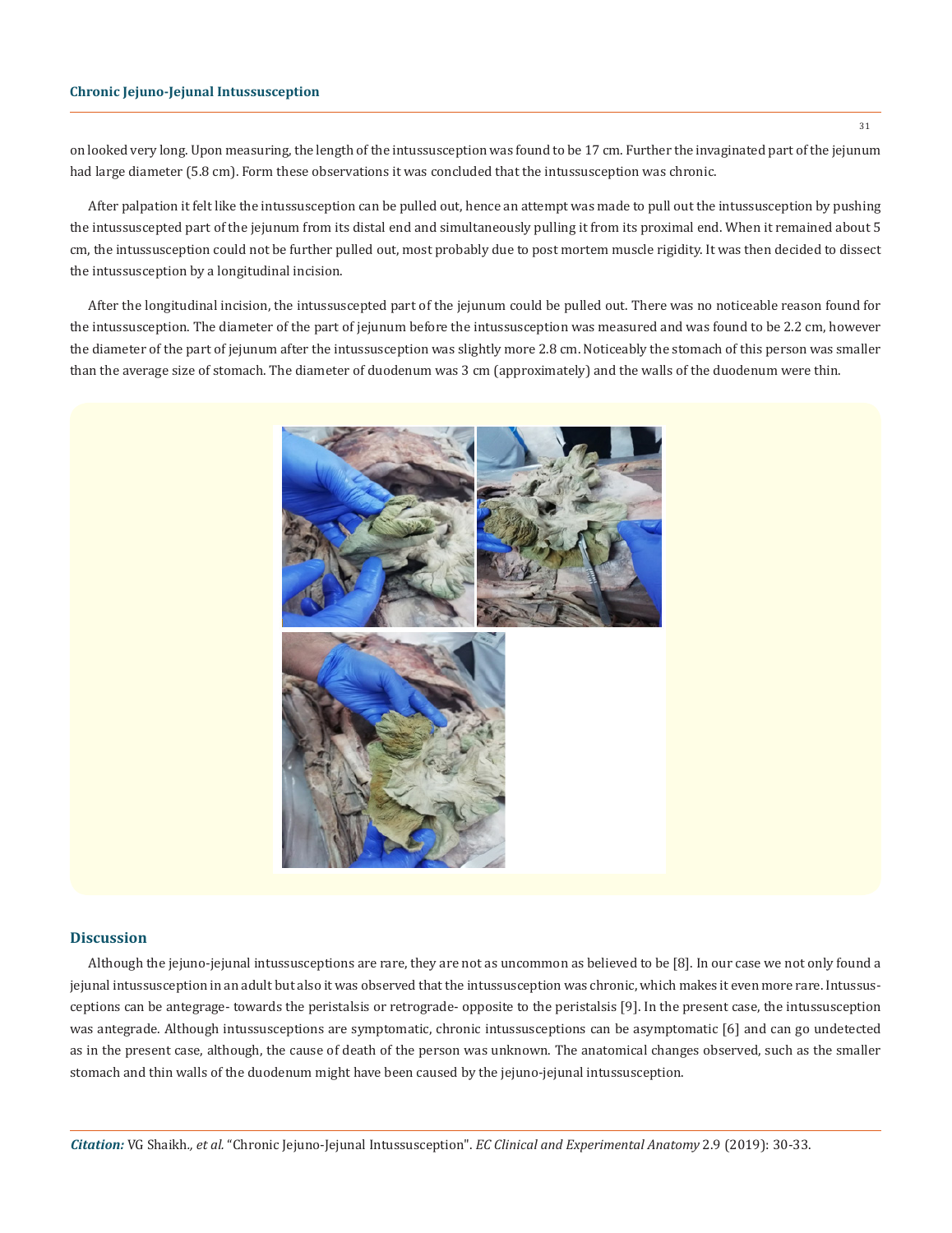## **Chronic Jejuno-Jejunal Intussusception**

There can be many causes of Jejunal intussusceptions such as a small mesentery, strong peristalsis, adenomas, lymphomas, etc., and the intussusceptions can also be idiopathic [10,11]. in the present case, we could not determine the exact cause, and no noticeable anomaly was observed, which would be the cause of the intussusception.

Jawad., et al. studied Chronic Intussusceptions in a child aged 2 and half year, the lead point being a non-Hodgkin Lymphoma in the ileocecal region. They mention that the intussusception lasting more than 14 days are defined as chronic [12]. Faridi., *et al*. studied the chronic intussusception in 20 year old male involving 3 polyploid masses and one of them forming the lead point [13]. In the study conducted by Azar and Berger, the intussusceptions had a male to female ratio of 1.8:1 and they were found to be more frequent in the small intestine [7].

In case of adult intussusceptions, the average age of affected patients was found to be 54 and the patients most commonly have issues of, nausea, regurgitation and even blood in stools [7].

Considering the enlarged diameter of the invaginated part of the Jejunum, in this case, it can be said that the intussusception was very chronic and may have even lasted for months, so as, to cause major anatomical changes in the invaginated part of jejunum.

#### **Conclusion**

Chronic adult jejunal intussusceptions can go undetected for long time, they can exist without any tumors or lead point and can cause Anatomical changes in the affected parts, such as seen in this case, enlargement of diameter of the invaginated part of Jejunum, and the jejunum distal to it, also to the stomach and duodenum. The intussusceptions can be asymptomatic externally. The chronic possible outcome however can be slow weight loss, loss of appetite, nausea and regurgitation. These signs may suggest intestinal intussusceptions and the possibility of which should not be ignored.

## **Conflicts of Interest**

None.

## **Bibliography**

- 1. [Ali H Zakaria and Salam Daradkeh. "Jejunojejunal Intussusception Induced by a Gastrointestinal Stromal Tumor".](https://www.ncbi.nlm.nih.gov/pmc/articles/PMC3506898/) *Case Reports in [Surgery](https://www.ncbi.nlm.nih.gov/pmc/articles/PMC3506898/)* (2012).
- 2. [Donhauser JL and Kelly EC. "Intussusception in the adult".](https://www.ncbi.nlm.nih.gov/pubmed/15410943) *The American Journal of Surgery* 79.5 (1950): 673-677.
- 3. [S Yalamarthi and R C Smith. "Adult intussusception: case reports and review of literature".](https://www.ncbi.nlm.nih.gov/pubmed/15749793) *Postgraduate Medical Journal* 81.953 [\(2005\): 174-177.](https://www.ncbi.nlm.nih.gov/pubmed/15749793)
- 4. V S Karthikeyan., *et al*[. "Jejuno-jejunal intussusception secondary to small bowel lipomatosis". A case report,](https://www.ncbi.nlm.nih.gov/pubmed/22622102) *South African Journal of Surgery* [50.2 \(2012\): 43-44.](https://www.ncbi.nlm.nih.gov/pubmed/22622102)
- 5. [Sema Uyulmaz and Michael Zünd. "Ileoileal intussusception in unspecific recurrent abdominal pain in adult: A case report](https://www.ncbi.nlm.nih.gov/pubmed/30116530)*". SAGE Open [Medical Case Reports](https://www.ncbi.nlm.nih.gov/pubmed/30116530)* 6 (2018): 1-4.
- 6. [Teng Lu and Yi-mei Chng. "Adult Intussusception".](https://www.ncbi.nlm.nih.gov/pmc/articles/PMC4315384/) *The Permanente Journal* 19.1 (2015): 79-81.
- 7. [Taraneh Azar and David L. "Adult Intussusception".](https://www.ncbi.nlm.nih.gov/pubmed/9296505) *Annals of Surgery* 226.2 (1997): 134-138.
- 8. [Donhauser JL and Kelly EC. "Intussusception in the adult".](https://www.ncbi.nlm.nih.gov/pubmed/15410943) *The American Journal of Surgery* 79.5 (1950): 673-677.
- 9. S Bayrak., *et al*[. "First Video Case report of Chronic Retrograde Jejuno-Jejunal Intussusception After Subtotal Gastrectomy With Braun's](https://www.ncbi.nlm.nih.gov/pubmed/28367349)  Anastomosis". *[Case Reports in Surgery](https://www.ncbi.nlm.nih.gov/pubmed/28367349)* (2017): 6945017.